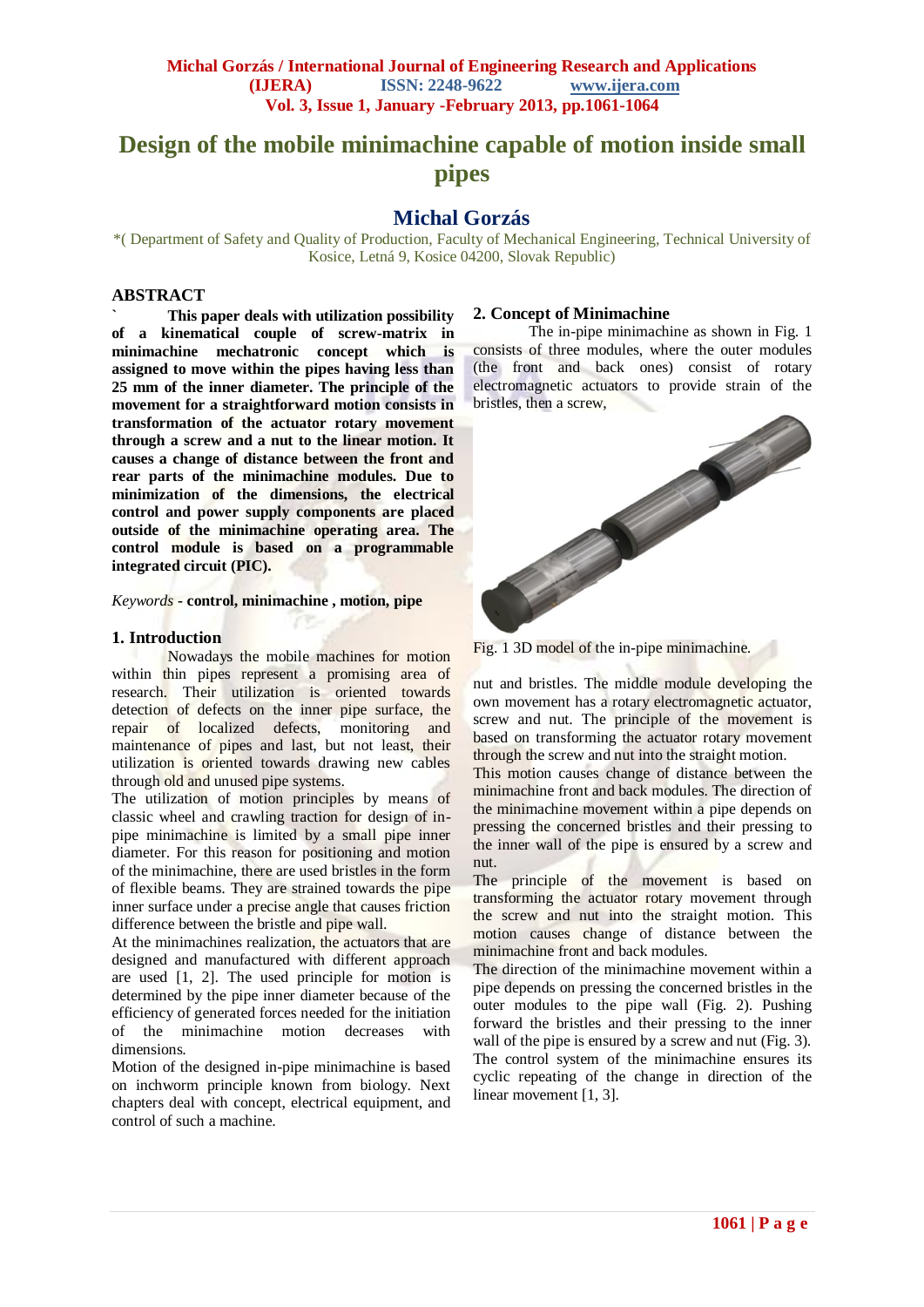## **Michal Gorzás / International Journal of Engineering Research and Applications (IJERA) ISSN: 2248-9622 www.ijera.com Vol. 3, Issue 1, January -February 2013, pp.1061-1064**



Fig. 2 Motion sequence of the minimachine



Fig. 3 Model of the front (back) in-pipe minimachine module

## **3. Forces Acting on Minimachine Bristle**

The motion in the pipe is caused by friction forces acting between bristles of the minimachine and pipe wall [4]. For design of minimachine construction, it is necessary to define dependence between minimachine dimensions and its force action on pipe wall (Fig. 4). That is a function of bristle deflection.

$$
d = a + L \sin \alpha - r \tag{1}
$$

where:

 $L$  – bristle length

Decomposition of the forces for the minimachine forward motion is shown in Fig. 5.

Forces during motion of the minimachine:









$$
T_1 = f_1.N
$$
\n
$$
V = R \cdot \cos(\alpha - \theta_1) = R \cdot \cos \gamma_1
$$
\n(3)

where:

R – reaction of the pipe wall

 $\theta$  – friction angle;

$$
\tan \theta = f_1 - \text{kinetic coefficient of friction}
$$

$$
V = R \cdot \sin(\gamma_1 - \theta_1) = R \cdot \sin \gamma_1 \tag{4}
$$
  

$$
y_1 = \alpha - \theta_1 \tag{5}
$$

 (5) Decomposition of the forces during bracing (i.e., when the bristles are strained to the wall) is shown in Fig. 6.

For standstill (when the relative velocity of the bristle towards pipe wall is equal to zero) there is valid:

$$
T \leq N.f_0
$$

 (6) where f0 ... is the static friction coefficient.

Value of tangential reaction T results from balance conditions, can be at most:

$$
T_{\max} \leq N.f_0
$$

(7)

For maximal value of the force T there is valid: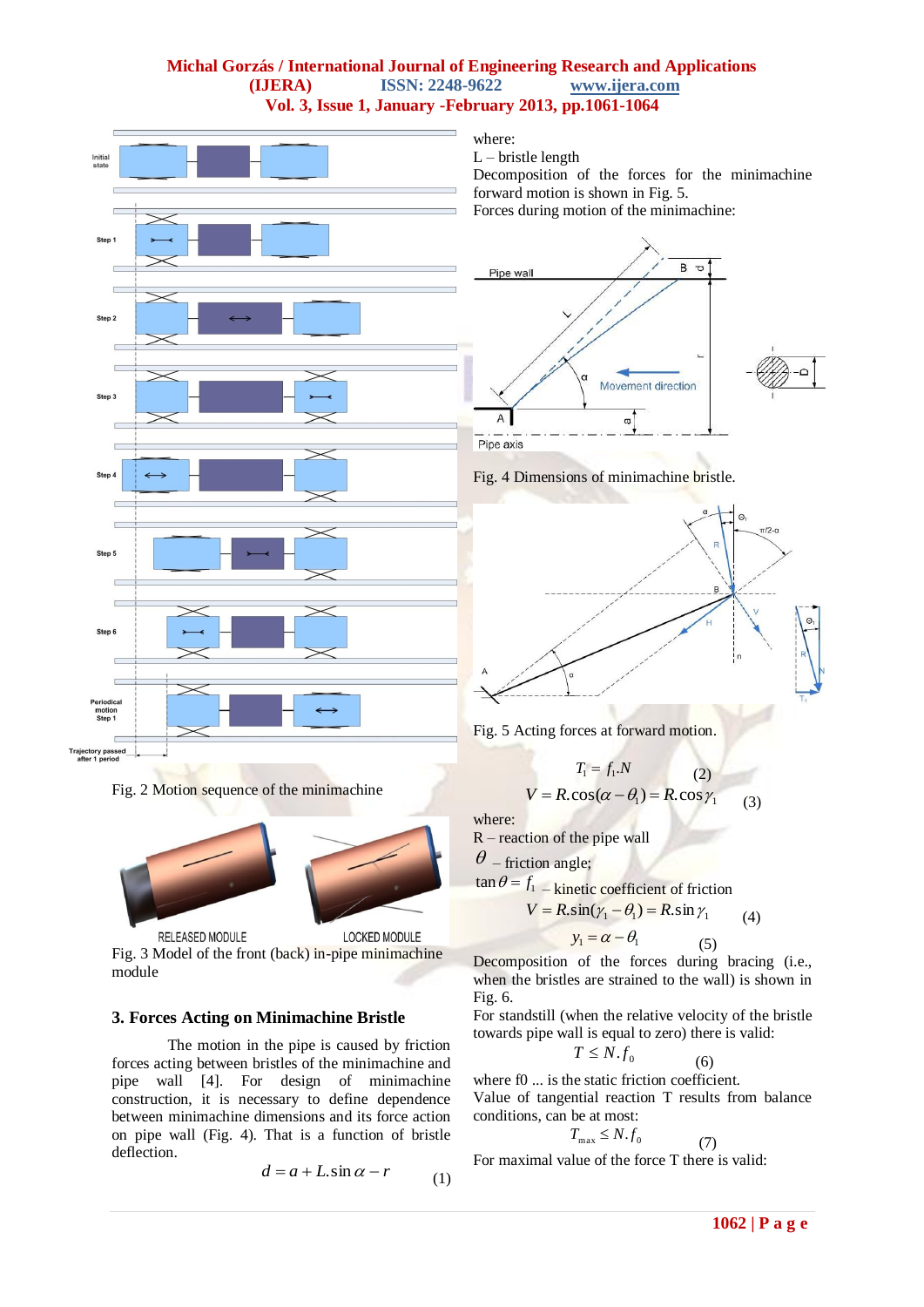## **Michal Gorzás / International Journal of Engineering Research and Applications (IJERA) ISSN: 2248-9622 www.ijera.com Vol. 3, Issue 1, January -February 2013, pp.1061-1064**



**4. Control of the Minimachine**

In the in-pipe minimachine body there is not enough free space for embedded control electronics which would require to increase the minimachine dimensions. The building-in limit switches of actuating units in the marginal positions of its trajectories needs also some space and this significantly influences the construction and dimensions of the minimachine. Therefore, the electrical control and power supply components are situated outside of the minimachine.

It is obvious that the mechanical load, affecting the electric motor output shaft (i.e. a load torque), increases its current consumption. The maximal current consumption rises from a short-term deadlock of the electric motor's output shaft. In the designed inpipe minimachine the limit switches are replaced by a control module of the actuating units' current consumption. This module compares the current consumption of the particular actuator with the predetermined limiting values of current consumption. If the current achieves the limiting values, the module informs the minimachine control about achieved state. The minimachine actuators are supplied directly through the electric wires (Fig. 7). The power supply, which is the part of the control unit, supplies the inpipe minimachine and its control by the energy. The control unit monitors the succession of every single step, which altogether creates the final movement of the minimachine. The control module contains a programmable integrated circuit (PIC). The control module of current consumption of its individual actuators informs the control module about achieving the limiting value of the current consumption [5, 6].

Fig. 7 Control scheme of the in-pipe minimachine

#### **5. Control Program of the Minimachine**

The minimachine movement consists of the indivi- dual steps whose performance and succession are con- trolled by the control program in the control module.

To design the control program, it is necessary to define these steps and their sequence during the minimachine movement. The backward movement of the minimachine consists of the same steps as the forward movement, however, the sequence of these steps is different [7].

The diagram of the program is shown in Fig. 8. The control program includes also a part, which upon the intervals between particular repeated cycles of the movement identifies a possible lockout of the minimachine in the pipe that can be caused by an obstacle on the trajectory of the movement. In the case the lockout would be not detected, an overheating of the actuating units could occur leading to their subsequent permanent damage.

## **6. Conclusions**

The paper describes development of the mechatronics concept of the in-pipe minimachine. The developed minimachine is capable to move within the tubes of diameter about 25 mm. The average speed of movement is up to 120 mm/min. It depends on the quality of the tube surface (smoothness of the walls and friction coefficient between the wall and the bristles) and it can be changed by a control unit (frequency of contractions of the actuator units). In the prototype there were used three micromotors (with rated values  $U_n=4.5$  V DC,  $I_n = 250$  mA) with a built-in gear.